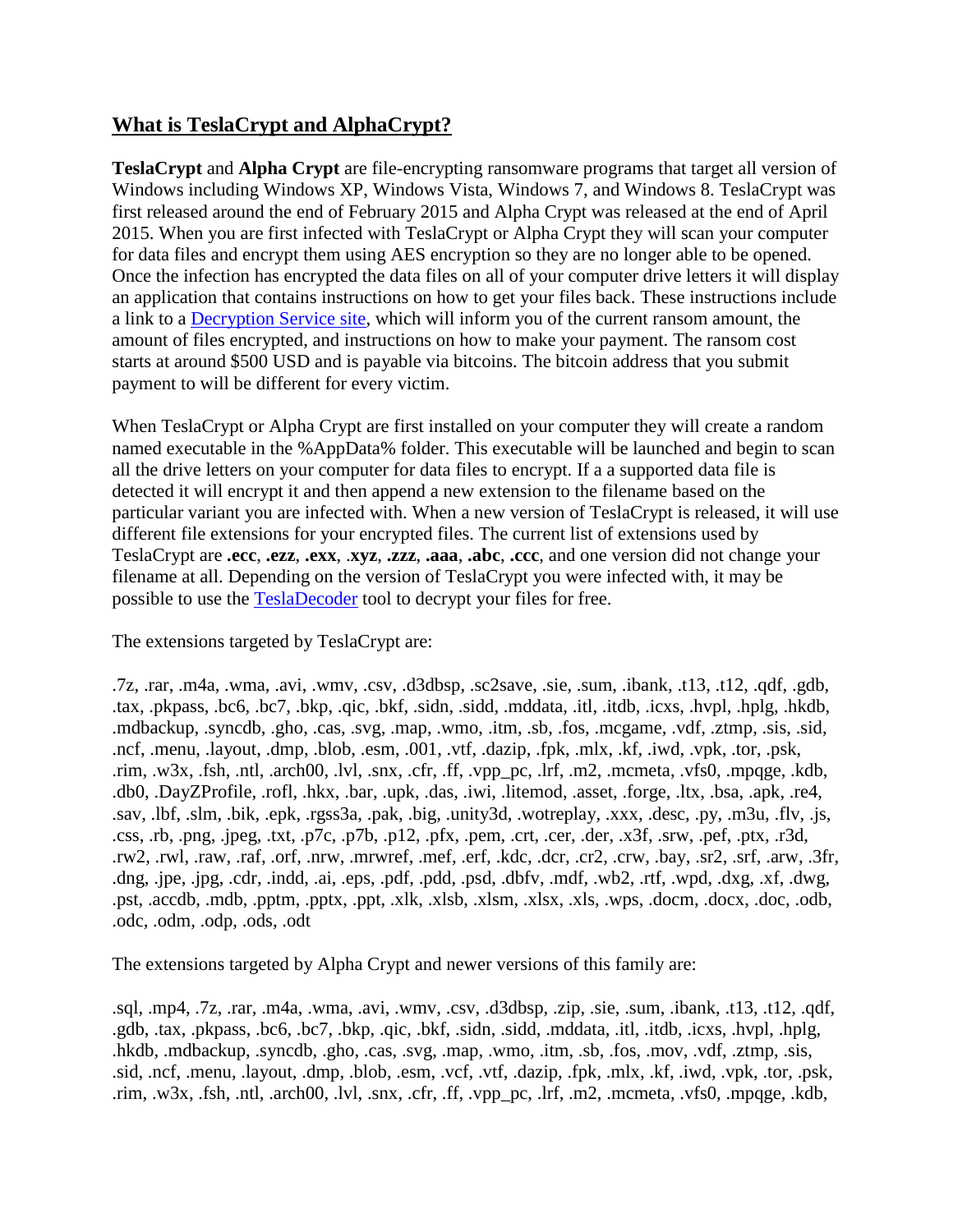.db0, .dba, .rofl, .hkx, .bar, .upk, .das, .iwi, .litemod, .asset, .forge, .ltx, .bsa, .apk, .re4, .sav, .lbf, .slm, .bik, .epk, .rgss3a, .pak, .big, wallet, .wotreplay, .xxx, .desc, .py, .m3u, .flv, .js, .css, .rb, .png, .jpeg, .txt, .p7c, .p7b, .p12, .pfx, .pem, .crt, .cer, .der, .x3f, .srw, .pef, .ptx, .r3d, .rw2, .rwl, .raw, .raf, .orf, .nrw, .mrwref, .mef, .erf, .kdc, .dcr, .cr2, .crw, .bay, .sr2, .srf, .arw, .3fr, .dng, .jpe, .jpg, .cdr, .indd, .ai, .eps, .pdf, .pdd, .psd, .dbf, .mdf, .wb2, .rtf, .wpd, .dxg, .xf, .dwg, .pst, .accdb, .mdb, .pptm, .pptx, .ppt, .xlk, .xlsb, .xlsm, .xlsx, .xls, .wps, .docm, .docx, .doc, .odb, .odc, .odm, .odp, .ods, .odt

It important to stress that both TeslaCrypt and Alpha Crypt will scan all drive letters on your computer including removable drives, network shares, and even DropBox mappings. In summary, if there is a drive letter on your computer it will be scanned for data files to encrypt by the ransomware

When the infection has finished scanning your computer it will also delete all of the Shadow Volume Copies that are on the affected computer. It does this so that you cannot use the shadow volume copies to restore your encrypted files. There are posts that state TeslaCrypt did not delete Shadow Volume Copies, but this is untrue. The command that is run to clear the Shadow Volumes is:

#### **vssadmin delete shadows /all**

Now that your computer's data has been encrypted it will display the TeslaCrypt or Alpha Crypt application. For both of the ransomware variants the screens are identical other than the application title. The application title denotes the version of the ransomware.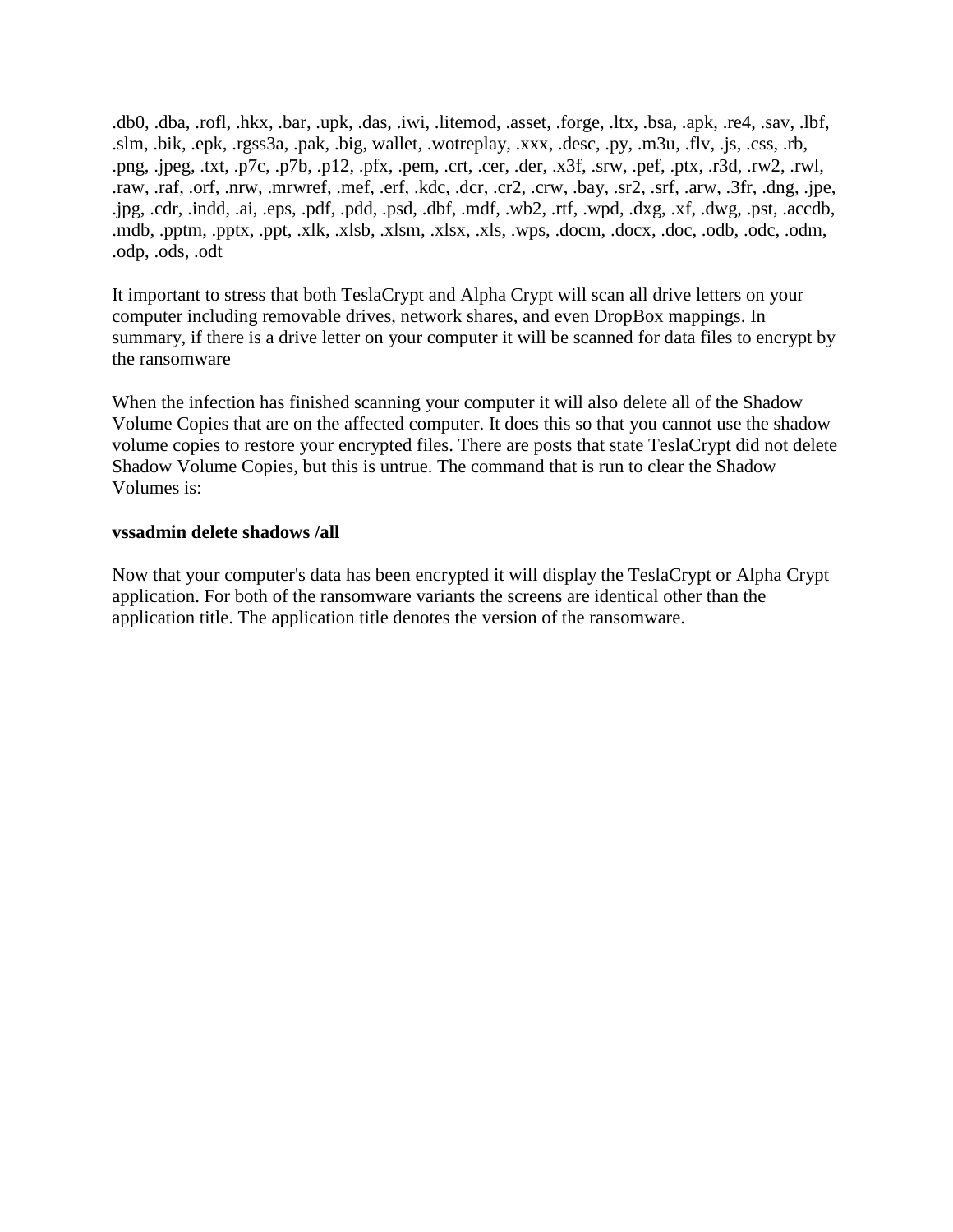

#### **Alpha Crypt Screen**

While encrypting your files, this ransomware also create a text file ransom note in each folder that a file has been encrypted and on the Windows desktop. The ransomware will also change your Windows desktop wallpaper to a BMP file located on the Windows desktop. For TeslaCrypt the text ransom note is called **HELP\_TO\_DECRYPT\_YOUR\_FILES.txt** or **HELP\_RESTORE\_FILES.txt** and the BMP file is called **HELP\_TO\_DECRYPT\_YOUR\_FILES.bmp** or **HELP\_RESTORE\_FILES.bmp**. For Alpha Crypt the files are called **HELP\_TO\_SAVE\_FILES.txt** and **HELP\_TO\_SAVE\_FILES.bmp**.

Both the wallpaper and the text ransom note will contain the same information on how to access the payment site and get your files back. An example of the wallpaper can be seen below.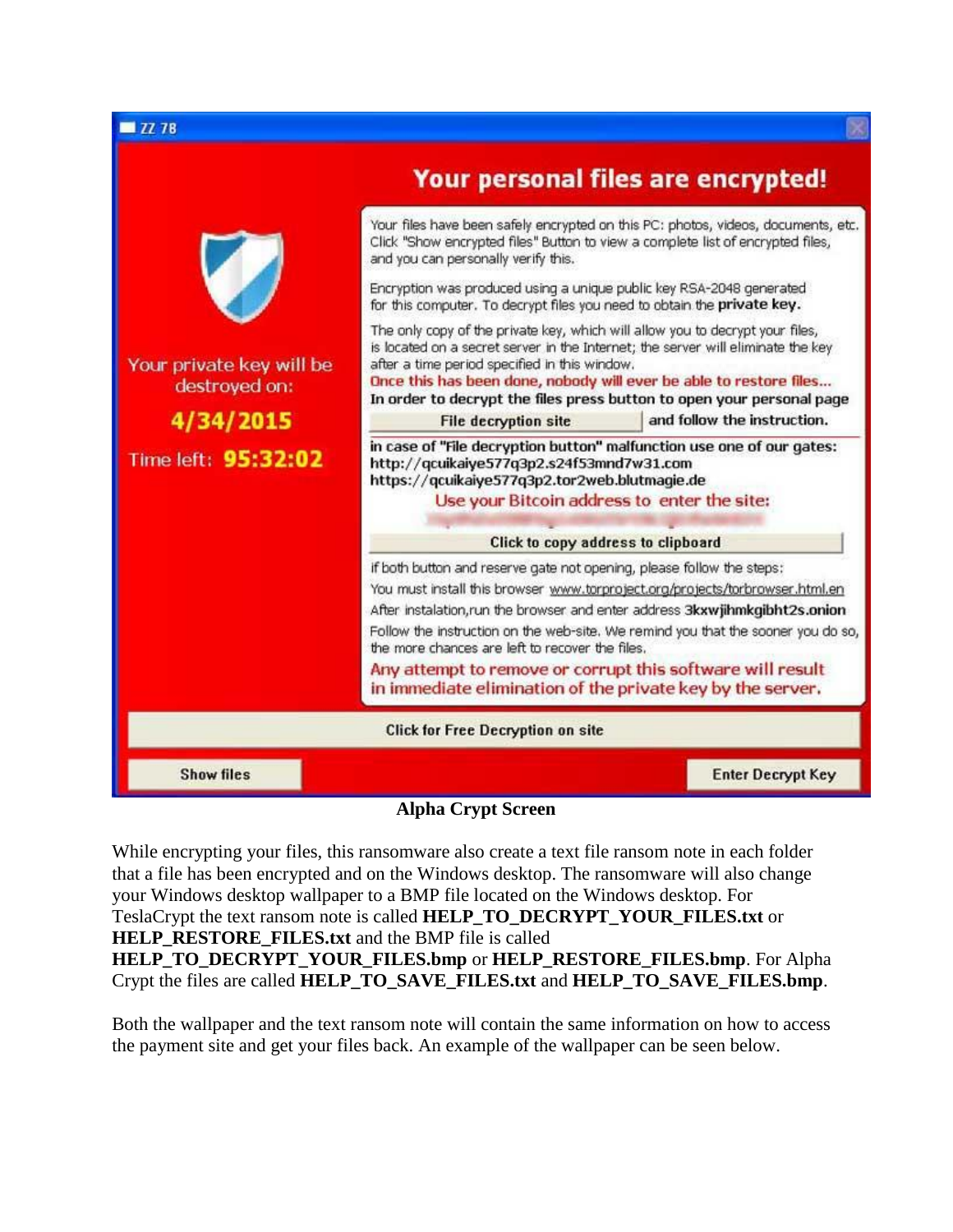Your documents, photos, databases and other important files have been encrypted with strongest encryption and unique key, generated for this computer. Private decryption key is stored on a secret Internet server and nobody can decrypt your files until you pay and obtain the private key. If you see the main locker window, follow the instructions on the locker. Overwise, it's seems that you or your antivirus deleted the locker program. Now you have the last chance to decrypt your files. Open http://34r6hq26q2h4jkzj.tor2web.fi or http://34r6hq26q2h4jkzj.onion.cab in your browser. They are public gates to the secret server. If you have problems with gates, use direct connection: 1. Download Tor Browser from http://torproject.org 2. In the Tor Browser open the http://34r6hq26q2h4jkzj.onion/ Note that this server is available via Tor Browser only. Retry in 1 hour if site is not reachable. Copy and paste the following Bitcoin address in the input form on server. Avoid missprints. Follow the instructions on the server.

### **TeslaCrypt Wallpaper**

When you go to the URLs listed in the ransom note you will be taken to a [TOR](https://www.torproject.org/) site where you can learn how much your ransom is and how to make the payment. The payment site for TeslaCrypt is called the TeslaCrypt Decryption Service and for Alpha Crypt it is called the Alpha Tool Decryption Service. TeslaCrypt differs from most other ransomware as being the first to accept [PayPal My Cash cards.](https://www.paypal-cash.com/) With the release of AlphaCrypt, PayPal My Cash Cards were removed as a payment option. For more details about the Decryption Service, please skip to [this section.](http://www.bleepingcomputer.com/virus-removal/teslacrypt-alphacrypt-ransomware-information#decryption_service)

The text of the ransom application is:

# **All your important files are encrypted!**

Your personal files(including those on the network disks, USB, etc) have been encrypted: photos, videos, documents, etc. Click "Show files" Button to view a complete list of encrypted files, and you can personally verify this.

Encryption was made using a unique strongest RSA-2048 public key generated for this computer. To decrypt files you need to acquire the private key.

The only copy of the private key, which will allow you to decrypt your files,is located on a secret TOR

server in the Internet; the server will eliminate the key after a time period specified in this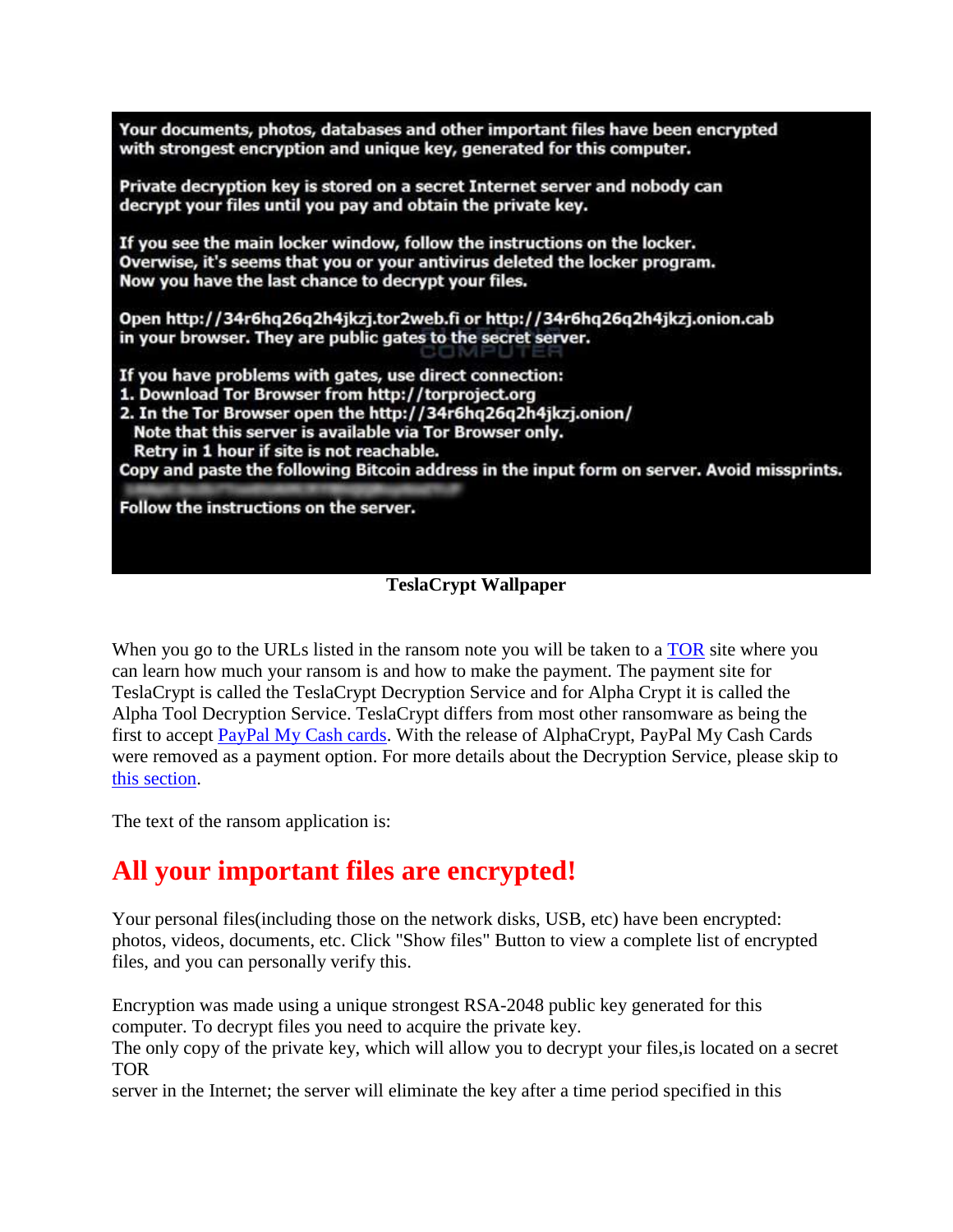window. Once this has been done, nobody will ever be able to restore files...

In order to decrypt files press button to open your personal page and follow the instruction. In case of "File decryption button" malfunction use one of public gates: http://iq3ahijcfeont3xx.anfeua74x36.com or https://iq3ahijcfeont3xx.tor2web.blutmagie.de

Use your Bitcoin address to enter the site: <br/> <br/>bitcoin address>

if both button and reserve gates not opening, please follow these steps: You must install TOR browser www.torproject.org/projects/torbrowser.html.en After installation,run the browser and enter address iq3ahijcfeont3xx.onion Follow the instructions on the web-site. We remind you that the sooner you do so, the more chances are left to recover the files.

### **There is no other way to restore your files except of making the payment. Any attempt to remove or corrupt this software will result in immediate elimination of the private key by the server.**

## **What should you do when you discover your computer is infected with TeslaCrypt or Alpha Crypt**

If you discover that your computer is infected with TeslaCrypt you should immediately shutdown your computer and if possible create a copy, or image, of your hard drive. This allows you to save the complete state of your hard drive in the event that a free decryption method is developed in the future. For more information on how to do this, feel free to ask in the forums.

If you do not plan on paying the ransom and can restore from a backup, then scan your computer with an anti-virus or anti-malware program and let it remove everything. Unfortunately, most people do not realize TeslaCrypt or Alpha Crypt is on their computer until it displays the ransom note and your files have already been encrypted. The scans, though, will at least detect and remove any other malware that may have been installed along with the ransomware program.

As always we never recommend you pay the ransom, but if you do plan on doing so it is important that you do not delete anything from your computer. This is because the payment site may need certain files created by the infection to properly deliver you your key.

Some of the folders and file locations where associated malware have been found are:

**%Temp% C:\<random>\<random>.exe %AppData% %LocalAppData%**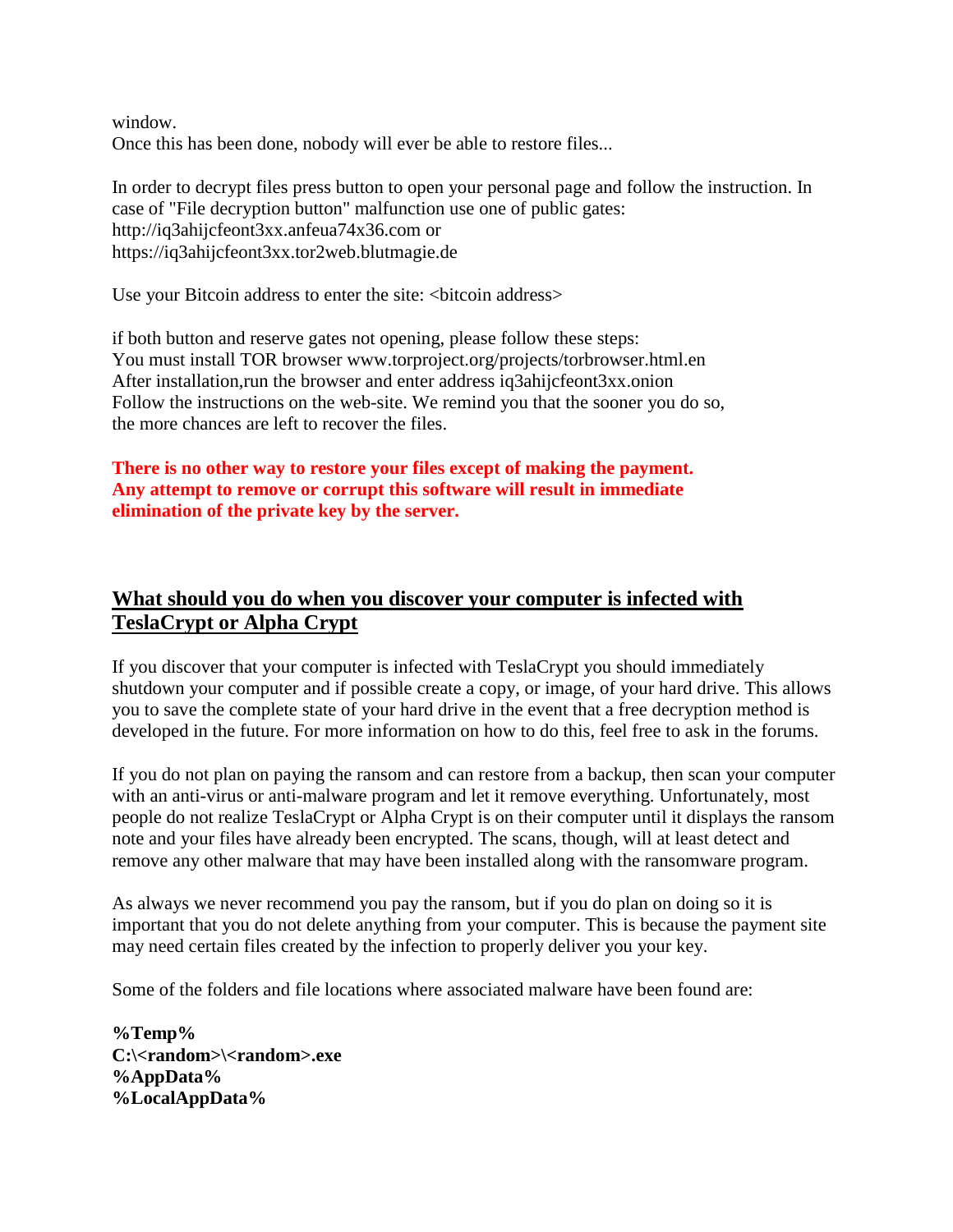#### **%ProgramData% %WinDir%**

### **How do you become infected with TeslaCrypt or Alpha Crypt?**

A user is typically infected by TeslaCrypt or Alpha Crypt when they visit a hacked web site running an exploit kit and have outdated programs on their computer. In order to distribute their malware, developers will hack web sites and install a special software called an exploit kit that attempts to exploit vulnerabilities found in programs on your computer. The programs that are typically exploited include Java, Adobe Flash, Acrobat Reader, and Windows vulnerabilities. When an exploit kit successfully exploits your computer, it will install and start the ransomware without your knowledge.

Therefore, it is imperative that everyone keeps Windows and their installed programs up-to-date. You can use these tutorials for more information on keeping your Windows installation and installed programs updated:

[How to update Windows](http://www.bleepingcomputer.com/tutorials/how-to-update-windows/) [How to detect vulnerable and out-dated programs using Secunia Personal Software Inspector](http://www.bleepingcomputer.com/tutorials/detect-vulnerable-programs-with-secunia-psi/)  [\(PSI\)](http://www.bleepingcomputer.com/tutorials/detect-vulnerable-programs-with-secunia-psi/)

### **TeslaCrypt and it's targeting of Games**

TeslaCrypt was the first ransomware to actively target data files used by PC video games. The game files being targeted belonged to games such as RPG Maker, Call of Duty, Dragon Age, StarCraft, MineCraft, World of Warcraft, Diablo, Fallout 3, Half Life 2, Skyrim, Day Z, League of Legends, World of Tanks, Steam, and many more. Though it is unknown if targetting games increased revenue for the malware developers, Alpha Crypt continues to target the same data files.

Though this was newsworthy, it is important to remember that TeslaCrypt and Alpha Crypt also happily encrypt your documents and images as well.

### **What you need to know about TeslaCrypt, Alpha Crypt, and Network Shares**

TeslaCrypt and Alpha Crypt will encrypt data files on network shares only if that network share is mapped as a drive letter on the infected computer. If it is not mapped as a drive letter, then TeslaCrypt will not encrypt any files on a network share.

It is still strongly suggested that you secure all open shares by only allowing writable access to the necessary user groups or authenticated users. This is an important security principle that should be used at all times regardless of infections like these.